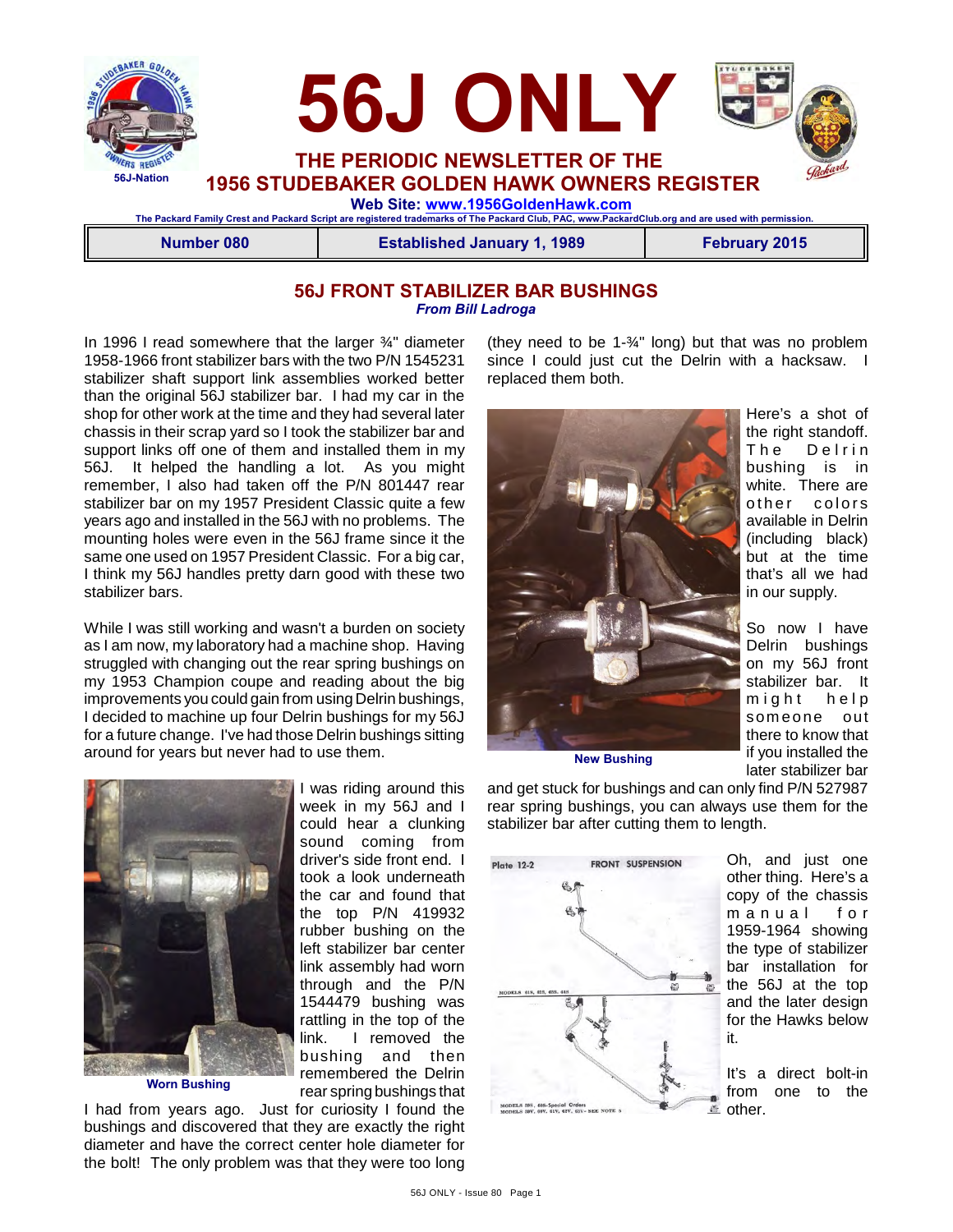#### **Studebaker Drivers Club Meet 2014** *Two 1956 Golden Hawks receive high scores*



Congratulations to Ray Martin of Sparta Ontario for scoring 398 points and a first place award at the SDC Meet in Dover DE this past summer. Ray's 56J was entered in the

Coupes (C Body) - Hardtops (K Body) class.



Congratulations are also in order to Mark James of Lancaster PA for his first place award with a score of 385 points.  $Mark's$  56J competed in the Non-Stock

Studebaker Powered class. In October, Mark purchased another 56J which hopefully will make an appearance at a future meet. Here is what Mark had to say about the experience:

*"I drove my '56 to Dover from Lancaster, PA, about 100 miles. It was 100 degrees and she ran cool and smooth at 75mph on the interstate. I love that car! Every car cruise I go to, people want to know about this car. Also, I'm planning on going to St. Louis next Summer.*

*I just bought the car with Serial No. 6800356. I'm very excited about it. Now I have two 56J's. The one I had in Dover is my driver with a five speed, a/c, and fuel injection. The car I just bought I'm going to restore and it will be my trailer queen. This is the most beautiful car of the 50's. It is an honor for me to be a steward of these cars."*

#### **How to Change an Ultramatic Oil Pan Gasket** *By Gary Russell*

**(Thanks to the Packard Traveler, newsletter of Pacific Northwest Packards and Peachstate Region newsletter Packard Profiles)**

1. Jack up the car and drain the transmission fluid out of the pan. There is no need to drain the fluid from the Torque Converter.

2. Remove the pan.

3. Make sure that you check the holes on the pan where the bolts go through. Often they are pulled in towards the transmission because of the bolts being tightened too much. They need to be tapped out with a hammer so the pan gasket surface is flat.

4. Glue the gasket to the pan first with silicone sealer, like Ultra Black, and let it set for at least 4 hours upside down to put some pressure on the gasket. You can even add some weight on the top.

5. While that is sitting, inside where the pan goes there is a filter that can be easily removed and cleaned.

6. Reinstall the filter.

7. After the oil pan sits upside down for at least 4 hours, you can then put a bead of silicone on the gasket and let that set for about 20 minutes.

8. Install the pan. Note: When you replace the pan gasket, make sure the mating surfaces on the pan and transmission are clean by using brake parts cleaner.

9. To further ensure that the pan gasket doesn't leak, you should allow the sealant to fully cure before you add fluid. Basically, that means it should sit overnight.

10. Add transmission fluid to just above the ADD mark on the dipstick. Filling it to the full mark just promotes leaking. Begin adding fluid with the engine off. You usually add about half what it requires, then start the engine and fill to the add oil line. When the fluid warms up it will expand somewhat but that does not matter as it is on the low side anyway.

The procedure described above was developed over a number of years of trial and error and it virtually eliminated pan leaks. The pan was a very poor design, not unlike Hydramatics of the day, and they leaked even worse. The key is to let the sealer fully set up holding the gasket in place on the pan. If you try to do the job too quickly, the gasket will flatten and squish out, and it will not seal.

#### **Another Project Gets Underway** *Mike Nolte Dusts Off His 56J*

It started when Mike emailed with a question, "*Could you send me the build date for my 56 Golden Hawk, ID 6030301. I just purchased a 352 Packard dual quad intake manifold and need the build date for the carb tags. If you know of anyone selling the correct carbs, linkage or bat wing air cleaner, please let me know.*"

I sent a copy of the Production order for his car and he responded, "*Thanks for the info, its exactly the information I needed, I will try Jimmie Facklam to see if he would have any dual quad parts. I think I have found the correct Rochester 4-jet carbs for a dual quad. The hard part will be the air cleaner. I paid \$75 for the car back in 1963 when I was 17, drove it for a year, the put it up on blocks in my family's barn where it sat for the next 50 years. Its time for it to get a full restoration.*"

I'm always happy to hear that someone is working on getting his 56J back on the road. Too many cars have sat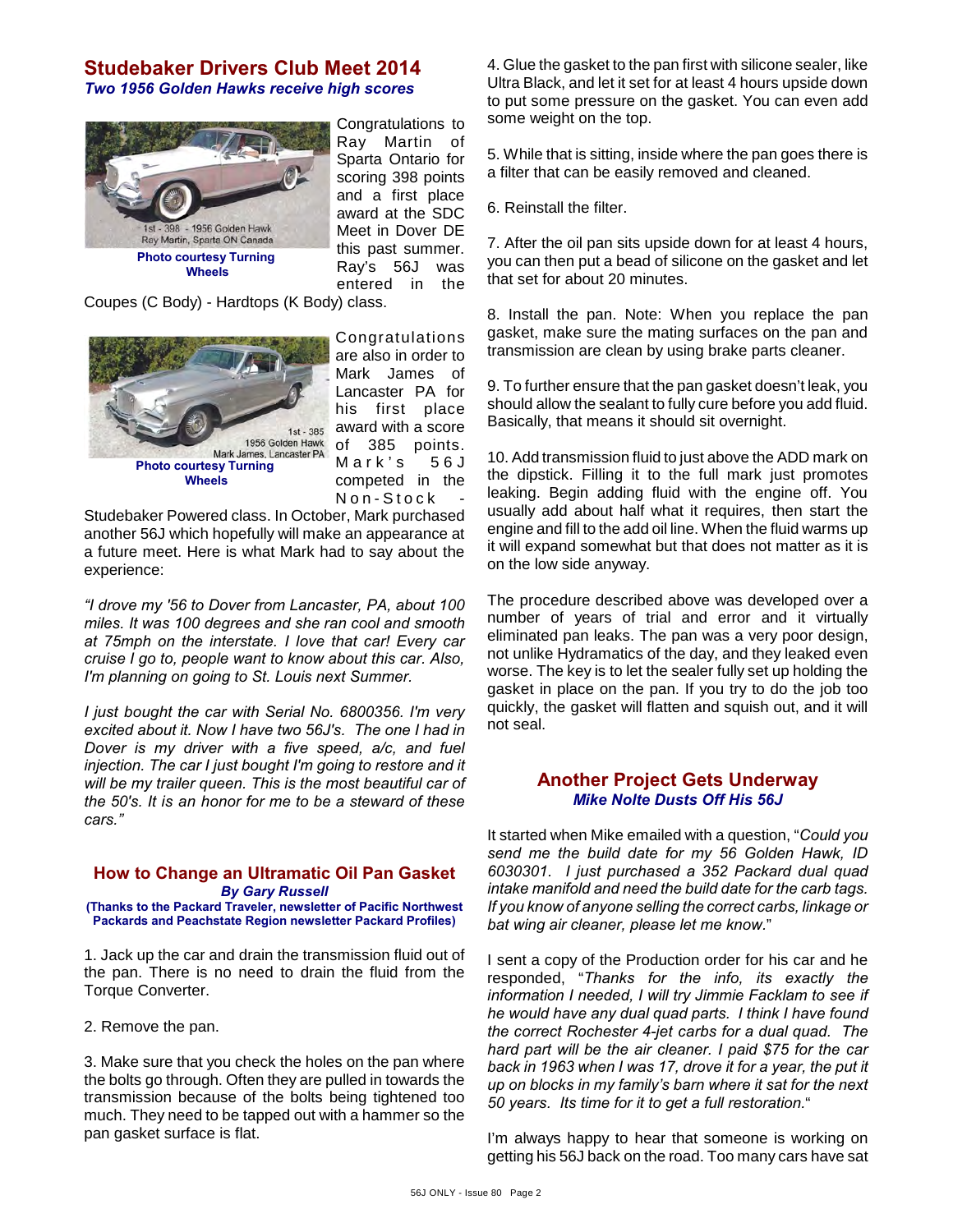for decades with no end in sight. Hopefully Mike will report his progress from time to time and/or report on the completion of the job.

#### **Here We Grow Again**

*If you move, please remember me when you send your change of address information.*

| 304 Don Borger (former owner)      | SN 6031571*<br>New Castle PA Prey Owner Harold F. Walat |
|------------------------------------|---------------------------------------------------------|
| 626 George Kallmeyer<br>Shorham NY | SN 6032061*<br>Prev Owner unknown                       |
| 627 Chuck Burnham<br>Pueblo CO     | SN 6800412<br>Prev Owner Ed Bunker                      |
| 628 Robert Schoen<br>Hardin MT     | SN 6031835*<br>Prev Owner Dan Logan                     |
| 629 Jim Lewis<br>Kirkwood NY       | SN 6030798*<br><b>Prev Owner Henry Lewis</b>            |
| 630 Bob Powell<br>Powhatan VA      | SN 6030300<br>Prev Owner C D Eldridge                   |

\* = New (Not previously registered or reported) *NOTICE: In lieu of dues, and to help keep my records correct, registration forms are mailed to owners who haven't been heard from for several years. If you receive one, complete and mail it at once or you will be dropped from the mailing list.*

## **How Many Are Left?**

*1956 Golden Hawks Registered/Reported/Scrapped*

| 247 | <b>Registered Owners</b>                   |
|-----|--------------------------------------------|
| 309 | <b>Cars Registered By Owners</b>           |
| 306 | *Cars Reported But Not Registered by Owner |
|     |                                            |
| 615 | <b>Total Cars Registered plus Reported</b> |
|     | 40 Additional Cars Reported as Scrapped    |

## **Mail Bonding**

**If you need help or can offer advice, share it with other owners. (Edited as required.)**



## **Gary Willoughby September 28, 2014**

The time for engine surgery has arrived! Intermittent clacking noises from the water pump canceled a trip to Cowan, TN. for a town festival and car show. Spent all my prep time rebuilding the hill holder and replacing the master cylinder. Took my pickup to the meet, anyway (have some good friends in Cowan, plus a great railroad museum) and got on to the water pump afterward.

Took the fan and pump off relatively easily--only had to drain the radiator--but after that and a short test start-up, the noises remained. It has to be the timing assembly, possibly the chain or a broken gear tooth. The transmission is also whining and is 'tight' in first gear.

So here we go. Have contacted your advertiser Jack Vines for initial advice and a shopping list for a complete engine 'freshening', and hopefully can get this done correctly, with God's Grace and a good local mechanic. Enjoyed the latest Newsletter. Topnotch as usual. You know the GinnyHawk's history. Pray for us.

# **Administrative "Assistance"**

**NOTE: Special notes and recurring items.**

°**EMAIL CLUTTER**: **I easily get 100s of messages a day, most of which are useless and interfere with the more important items. Please do not send forwarded mail to me. I just can't read it all. This includes anything not 56J related, especially jokes, E-cards, political and religious messages. Believe me, if you send it, I'll get it from 10 others also. Far too much aggravation for me!!!**

°**56JONLY Message Forum** Started by owner Scott Reid in July, 2002 for owners and fans to exchange information. Click on *56JONLY Message Forum* on our home page.

**NOTICE:** *If you want to contact me to include something in the newsletter, you must send it to me directly. You can do so through the 56SGHOR web site. NEVER write me at the Yahoo address. Scan the QR Code with your mobile device.* 



°**56J ONLY, Electronic Version** of the newsletter is in color, and undamaged in transit. If you would like to receive it electronically, *and save me a buck*, let me know and send me your Email address. I will send you a notice when the latest version is posted on the web site. You can read it, download it, and/or print it at your leisure. If you are not able to view it on the web site, let me know and I'll send it as an attachment. Anyone with an Email address on file with me, will automatically receive the newsletter electronically. **Let me know if you prefer to receive it by mail**. The mangling, ripping, and stains are free.

# *Wheel Estate*

**Our infrequent printing schedule means ads may be a year old. Please let me know if a transaction has been completed. All prices are subject to change. ALWAYS check with the person or vendor for the latest pricing, shipping, and availability.**

**Cars**

**For sale:** 1956 Golden Hawk. Factory air and radio. Garaged and not run since 1978. Frame and fenders rusted as well as the floor pan. All parts original. Hood, Top and trunk in good shape, as is the interior, including the gauges. Located



in Central NY State. Will consider all reasonable offers. Jim 607-222-7000. [jhlewis@hotmail.com](mailto:jhlewis@hotmail.com) (12-2014)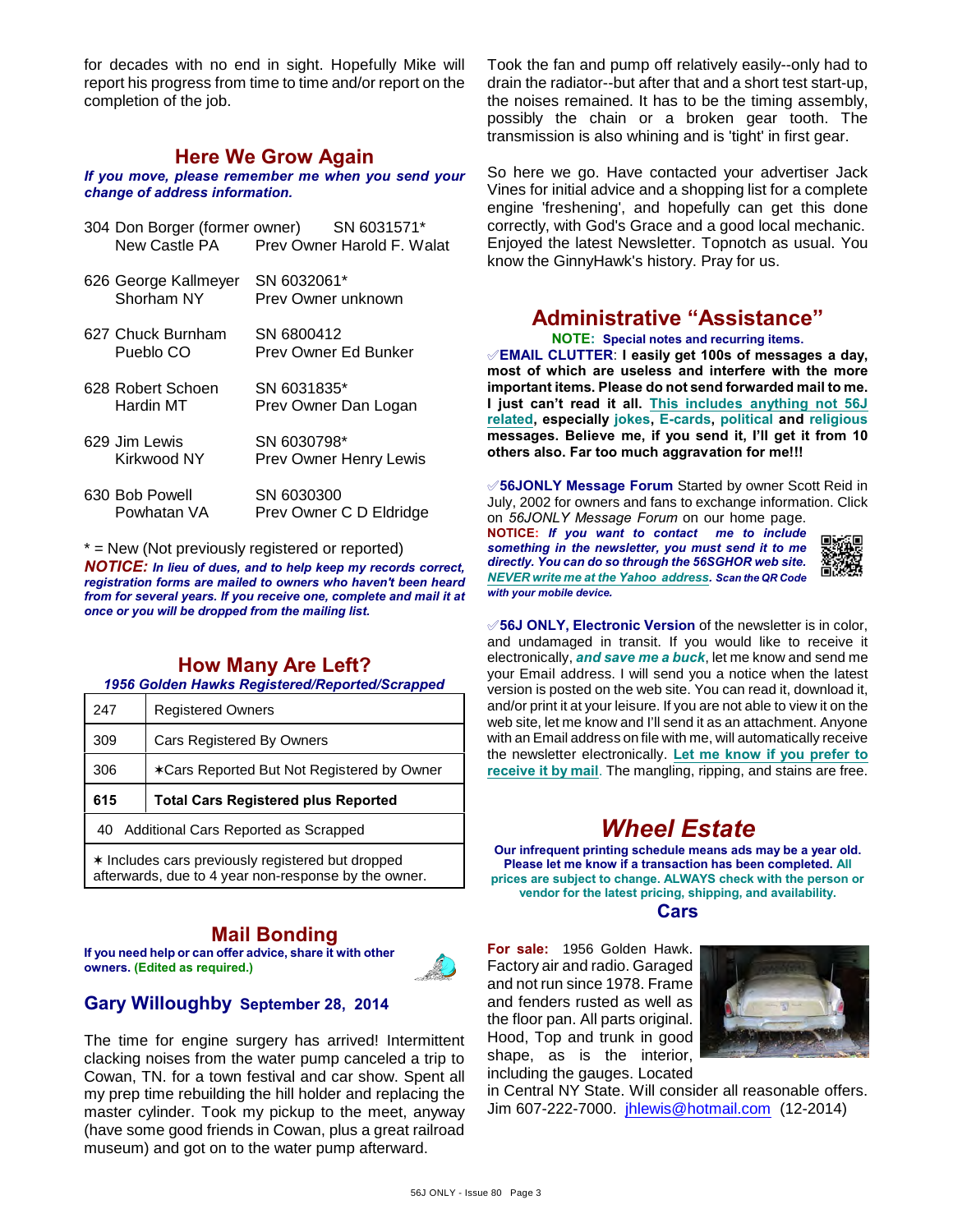**For sale:** 1956 Golden Hawk for Sale.352" Packard V8, automatic transmission, PS, PB, radio, Green/White, damaged front fender and cracked passenger door window, Serial 6800570, \$8000.00. George Vranich 724-866-7087. (10-2014)

**For sale:** 1956 Golden Hawk body number 96. Early mocha/doeskin paint, auto, PS, PB. Driving and enjoying condition. Call Gary at 503-269-5513. Needs a new home that will drive her more! \$14,000 obo! (10-2014)



**For sale:** 1956 Golden Hawk. Gold in the center & White on the roof and lower body. Priced reduced to \$14,000, I could provide the full set of photos to anyone interested or you can see them on the 56J web site. Elaine

Kordyban 6413 Wager Dr Rome NY 13440 phone 315-339- 4847 email [ekordyban@yahoo.com](mailto:ekordyban@yahoo.com) (09-2014)

For sale: 1956 Golden Hawk painted General Motors gold and Studebaker white. automatic with 51930 miles. new windshield, tires ,exhaust system with chrome extensions. Wheel covers are not original but look great. Car is in Iowa.



No RUST \$32,000. Wilma Hummel [wilmers@hickorytech.net](mailto:wilmers@hickorytech.net) 712-568-3315 (09-2014)

**For sale:** 1956 Golden Hawk parts car, incomplete, very rusty rear quarters originally from Wisconsin, solid frame. The floors can be patched. No doors, no engine, no transmission, no vehicle ID # (previous owner removed that); still has some good parts such as hood, grille, dashboard, suspension, fuel tank, ribbed rocker panel moldings. \$400. Car could be saved with a new set of doors and fenders/quarter panels. Can e-mail photos. I have a spare Ultramatic transmission and a spare 374 dual quad Packard engine, at extra cost, if wanted for this car. Pete Phillips, [pphillips922@earthlink.net](mailto:pphillips922@earthlink.net) or 903-436-2851 (northeast Texas). (05-2014)

**For sale:**1956 Golden Hawk in restorable condition plus all the premium quality NOS parts (collected over a 20 year period), plus specialty parts to restore it to concourse quality. Entertaining offers between \$20k and \$30k. Contact Bo Markham at 352-528-3304 or [bomarkham@embarqmail.com](mailto:bomarkham@embarqmail.com) (11-09-13)

#### **Other**

**For sale:** 56J Parts: New!: Mechanical Brake LightSwitch \$12, Hawk Hydrovac mounting Brackets \$75/set,Hawk under dash tissue dispenser mounting bracket \$30,Upper & Lower Radiator Hoses \$20/ea, Fan & PS Belts\$10/ea, S/S "Check-Mark" mounting brackets \$15/pr,Speedometer Cable \$50, Ultra Front Seal \$20, PilotBearing \$25, Brake Wheel Cylinders \$35/ea, 160 degThermostat \$9, Inner Fin mouldings (C-Chromew/mounting clips) \$95/pr, Sparkplug Wire Bracket RubberGrommets \$2/ea 56J Tune-up parts: Premium qualitysolid core custom 56J & Packard engine spark plug wiresets. Please specify wire bracket type- early finger-type orlater grommet-type, and single or dual carburetors. Cost is \$56 + \$12 shipping. Points \$6, Rotor \$10, Condenser\$7, Dist. Cap \$5-\$10-\$15, Spark Plugs \$15 (set of 8),Carburetor repair kits \$40.

Sample of NOS parts available: Fenders (inquire); Rear motor mounts \$65; R. Hood Hinge\$40; Dip Stick, Tie Rod Ends, Hood Spring Set \$34;1956-58 Hawk RF window regulators: LF \$150 RF \$100;Ultra tail shaft seal \$20; Packard Exhaust gasket set/\$25;56 Hawk trunk lock housing \$85; 56 Hawk front fender spears \$85ea/\$165pr; 56 Hawk Inst lite sw \$35,Climatizer sw \$35; 56-64 Hawk RF fender ext \$35; 12Volt Sparton Low tone horn \$85, Front hood safety catch kit for double locking safety \$75

**Rebuilt parts:** 56J Starters \$225 & 56J Generators \$175 (\$75 core); Rebuilt water Pumps \$95 (your core appreciated), Rebuilt Fuel Pumps \$95 (\$75 core charge); Hood latches \$60,Revulcanized front motor mounts \$220/pr (exchange),Stainless wheel mouldings,

**Used Parts**: Lots of used 56J trim, switches, gauges, sheet metal, etc. Please Inquire.

New Radio Dial Glass for 1956-57 Studebaker Delco radios, including 56J's. Accurate reproduction dial glass, just like original, \$25 + \$4 shipping.

Rebuilt Packard water pumps for sale \$95, plus \$11.00 for shipping, (your core is appreciated).

Tachometers & Tachometer Sending Units: I can repair most of these. I also rebuild sending unit to tachometer interconnect cables.

Transmission Puke kit-II: Stop fluid from belching out of dip stick tube on start up. \$5 ppd.

**Brent Hagen, 6220 SE 55th Ave., Portland, OR 97206-6800.** Email [ghawk352@effectnet.com](mailto:ghawk352@effectnet.com) Ph 971-219-9687. www.1956goldenhawk.com/hagen (07-2014)

**For sale:** PerTronix #1382 and PerTronix II #91382 Ignitor for Autolite IBJ-4001C & E distributors.

Matt Rosa Ponderosa Mustang, 850-857-1084 [FORD6566@aol.com](mailto:FORD6566@aol.com) [www.PonderosaMustang.com](http://www.PonderosaMustang.com) **Mention "Golden Hawk Newsletter"** (01-2013)

**For sale:** 1956 Sky Hawk and Golden Hawk headliner trim bows. One set consisting of 3 pieces with ends tapered. \$89.95 per set (free shipping). Myron McDonald, 417-678-4466 or cell 417-229-2603 (01-2013)

**For sale:** Large stock of Studebaker parts, 1934 - 1966, plus locating services. Hours by appointment. Call anytime, especially early evenings and weekends. Over 40 years Studebaker parts experience, Joliet Studebaker Service, Robert Kapteyn (Sr.), 112 Bissel Street, Joliet IL 60432, 815-722-7262, Email: studebaker@mac.com (01-2013)

**Adhesive Vinyl Inserts,** for AC 2799 wheel cover. Enough for 4 hubcaps, with spare inserts. \$27.50 includes directions & shipping in continental U.S. Right Impression, 319 S Chestnut St, Kimball, NE 69145, Phone or F a x : 3 0 8 - 2 3 5 - 3 3 8 6 [rimpres@earthlink.net](mailto:rimpres@earthlink.net) (01-2013)



**Recast Steering Wheel PN 1540647,** white, 17" just like the original. Contact us for price. Shrock Body Shop, 3999 Tyrone Pike, Coalport PA 16627. (01-2013) [www.shrockbrothers.com/steering\\_wheels.html](http://www.shrockbrothers.com/steering_wheels.html)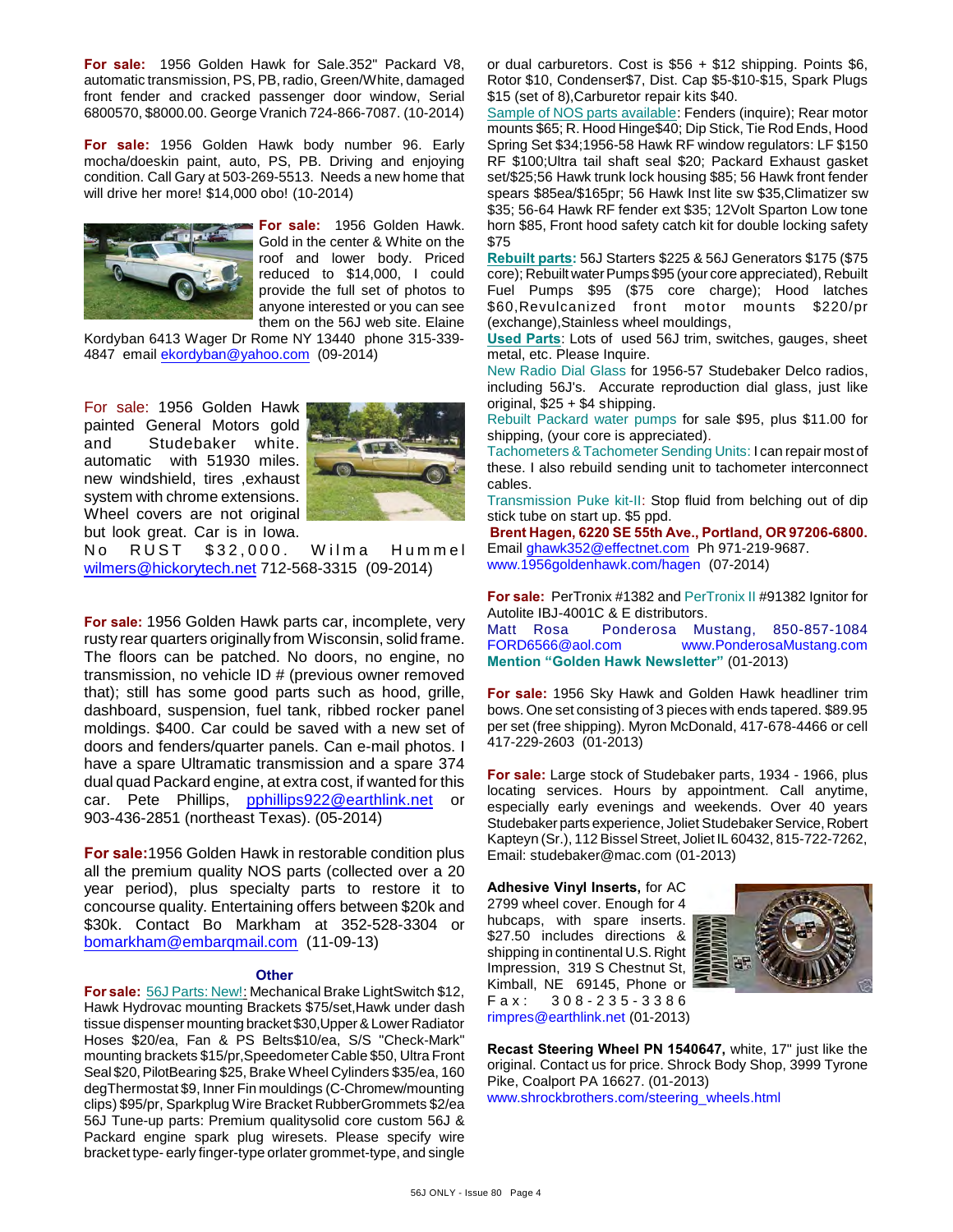

**Air conditioning** for 1955-56 V-8 Packard engine in whichever car it is in. You will need the third pulley and bolt for the crankshaft to drive the compressor. Modern, dependable, serviceable equipment starts with the Sanden compressor, 100-AMP alternator to keep your battery

charged, and the electric cooling fan. **AC pulley and bolt** \$300.00, **Bracket Kit** for alternator & compressor including offset oil fill tube and all hardware, NAPA numbers for belts, etc. \$350.. Includes shipping and handling. **ALSO**



**U l t r a 4 0 0 A u t o m a t i c Transmission Conversion** for your 1956 Golden Hawk to a TH400. Enjoy the difference and confidence. No puking overflow. More power to the wheels. Jack Nordstrom, 4975 IH-35 South, New Braunfels TX 78132, Tel 800-775-7077. (01-2013)

**For sale:** Packard V8 engines built to your specifications. I have a completely rebuilt 352" long block in stock for \$2995.

 **ALSO** Just found a stash of 1998 manufacture NOS Packard V8 hydraulic valve lifters. These were made by Johnson, a major OEM supplier, before they went out of business. To get enough for my use, I had to buy two cases, 234 units. Will sell them to my '56J friends for \$10.00 each. For comparison, most major Packard suppliers are asking \$14-16 each. Cam Retainer Plate and Spacer - The factory engineers redesigned the oiling system to ameliorate the lifter clatter problems. The second-design cam retainer plate and spacer has been remanufactured in A2 tool steel and is now available. Don't rebuild your Packard V8 without it. - \$75. Oldsmobile V8 Oil Pump Conversion Kit - \$210, Oldsmobile V8 Standard Duty Oil Pump and Pickup - \$100, Oldsmobile V8 High Volume Oil Pump and Pickup - \$150. Packard Engineering Oil Pump Relief Valve Dump Tube - \$25. Re-Manufactured Packard Oil Pump – Vacuum Pump replaced by a ½" cast iron bottom plate and triple the bearing area - \$350 and exchange of your pump. Neoprene Rear Main Seal - \$25. Reinforced Front Balance Damper and Neoprene Seal - \$100 and exchange of your damper. Rebuilt Water Pumps with improved seal and bearing. - \$100 and exchange of your pump. Send cashier's check, money order or PayPal to Jack Vines, 3227 E. 28th Avenue, Spokane, WA 99223 [PackardV8@comcast.net](mailto:PackardV8@comcast.net) Packard V8 Limited. 509-535-8610. (01-2013)

**For sale:** AC-2754 Exhaust extension. Originally available on 1956 Hawks and station wagons. Chrome finish. Dresses up tailpipe and prevents gasses from marring car finish. ea. 1-104 Oil Filter Decal. 1-083 Valve Cover Decal (2 required). For prices, shipping fees, and availability, Studebaker International, 97 North 150 West, Greenfield IN 46140-8562, 317-462-3124, FAX 317-462-8891, Website: www.studebaker-intl.com Email: jim@studebaker-intl.com (01-2013)

**For sale:** New, reproduction Fuel Tank Sending Units are available from KM Lifestyle, 12 Jacques Street Worcester, MA, 01603. Call (508)792-9500 Monday - Friday 9AM - 5PM (EST) for prices or visit their web site at: http://www.mykmlifestyle.com/ (01-2013)



**For sale:** 1956 Hawk Taillight Lenses #1312681 reproduction, excellent quality.1540137 Wiper Switch Reproduction. 1540135 Headlamp switch reproduction. Other parts also at http://www.StudebakerParts.com Chuck Collins, 2410 W. Freeway Ln., Phoenix AZ 85021 602-995-5311, chuck@studebakerparts.com (01-2013)

**For sale:** Many used 56 J Parts, Hawk doors and rear quarters, Packard V-8s, 3spd overdrive setups, Power steering pumps. Call for needs. Many Studebaker Parts Available. K Body Window Flipper Restoration, Stainless steel straightening, polishing. Very Good 56 Golden Hawk Hood. Dwayne Jacobson, 2620 Lake View Dr, Junction City, WI 54443. Phone 715-572-7292 email- [studebaker56j@mac.com](mailto:studebaker56j@mac.com) (11-2011)

#### **56J Club Items**

*All Proceeds Help Maintain the Register Some Items are free to view or download on our web site or can also be ordered on-line*



**1956 Studebaker Golden Hawk Parts Catalog.**

320 pages. Includes specifications, part numbers, illustrations, indexes, utility items, and accessory codes, and a list of service bulletins (add \$15.00 foreign S/H).

**1956 Studebaker Golden Hawk Authenticity Guide.** Documents most of the quirks with 30 color photos and all decals shown. Divided into sections covering the engine, exterior, interior, trunk, paint and accessories (add \$13.00 foreign S/H)



**DVD and CD Items** PDF format, viewable with Adobe® Acrobat® Reader (included).

**1956 Studebaker Passenger Car Manuals on DVD. (Not for TV DVD player)** Contains the files that are on all three CDs plus the 1955-58 Chassis Parts Manual, 1953-58 Body Parts Manual, 1956-57 Shop Manual, and the 1958 Shop Manual Supplement **\$20.00 1956 Golden Hawk Restorers Guide on DVD** Contains a

video version of the Authenticity Guide with many new items discussed. **\$20.00 1956 Studebaker GH Manuals on CD** Parts Catalog, Authenticity Guide, Owners Manual, Accessories Catalog, and Warner Overdrive Manual. **\$11.00 56J ONLY Newsletters on CD** Contains all the back issues of 56J Only in .PDF format. **\$11.00 1956 Studebaker GH Production Orders CD** All 4073 Production Orders for 1956 Golden Hawks, produced directly from our data base. **\$11.00 Copy of the Original Production Order** for your car. Directly from microfilm, Send serial number. **\$12.00 Decals-Tags-Oil Filler Cap**, blue/buff  $$3.00$ **Oil Bath**, yellow/black  $$ 4.00$ **Seat Belt**, red/black/white (need 2) ea. \$ 3.00 **Generator Field Terminal Tag, red**  $$ 1.50$ **Tachometer Sending Unit Tag, red**  $$3.00$ 

**Club Rosters** send Email or SASE (Registered owners only)



*Make Checks Payable to Frank Ambrogio. Scan the QR Code with your mobile device to go to our web site.*